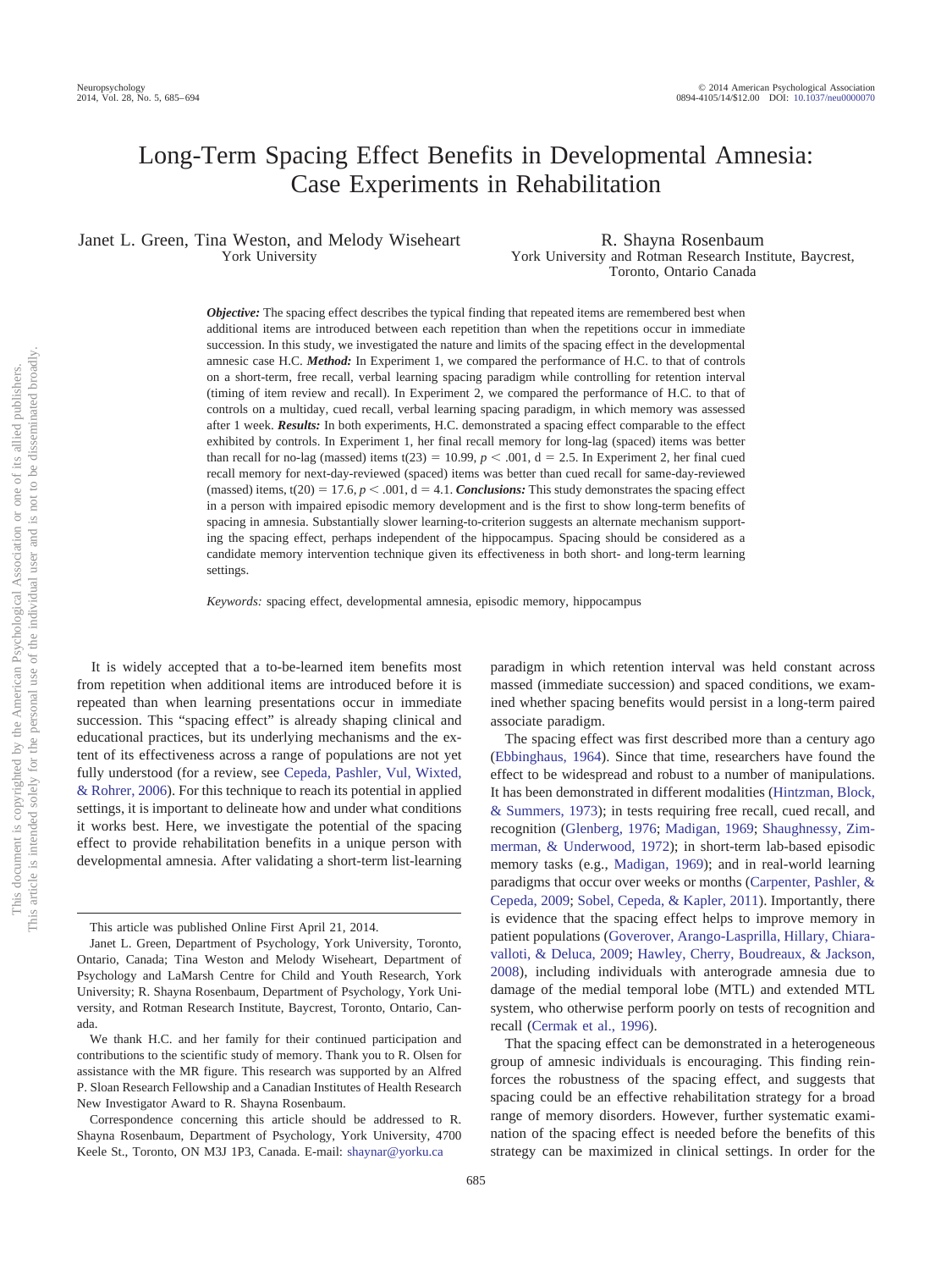spacing effect to be clinically useful, the benefits from spacing must extend to longer, more meaningful delays. It is also important to replicate the effect while controlling for the retention interval (RI; i.e., the time that has elapsed between the second repetition of an item and its recall), especially for longer lags, as this is often overlooked but is essential in determining if spaced repetition is, in fact, responsible for any benefits to memory [\(Balota, Duchek, &](#page-8-6) [Paullin, 1989;](#page-8-6) [Cepeda et al., 2006\)](#page-8-0). If RI is not controlled, the most recently presented items, which typically have the longest lags between presentations, might be remembered best on a final test.

To this end, we determined the effectiveness of two spacingeffect paradigms in H.C., a young woman who experienced significant volume reduction of her hippocampi in relation to a diagnosis of developmental amnesia [\(Hurley, Maguire, & Vargha-](#page-9-5)[Khadem, 2011;](#page-9-5) [Olsen et al., 2013;](#page-9-6) [Vargha-Khadem et al., 2003\)](#page-9-7). H.C. never developed the ability to fully re-experience personal episodes in memory and has tremendous ongoing difficulty committing details of new encounters to memory, though over time, she has managed to accumulate general and personal facts that are not tied to any particular event or context. Standard neuropsychological tests confirm that H.C. has relatively selective episodic memory impairment on tests of recall and, to a lesser extent, on tests of recognition [\(Rosenbaum et al., 2011\)](#page-9-8). By testing H.C., the current study sought to determine whether the spacing effect is sufficiently robust to withstand, and perhaps alleviate, the burden of episodic memory impairment in a developmental amnesic person when controlling for retention interval and after a 1-week delay. In the event that H.C. does not show a spacing effect, it is possible to conclude with greater certainty that this is due to her hippocampal damage, which is more selective in nature than that of the adult-onset cases examined to date.

# **Experiment 1**

Experiment 1 was conducted to confirm that H.C., like individuals with adult-onset amnesia [\(Cermak et al., 1996\)](#page-8-5), would benefit from spaced presentations of items in a simple word-list learning task. In the list-learning task, RI was carefully controlled, such that it was similar across four lag conditions. These parameters were chosen to stay true to the paradigm used by Cermak and colleagues while eliminating the potential confound of unequal RI between lags.

# **Method**

Participants. At the time of testing, H.C. was 22 years old. She is believed to have suffered an anoxic event in her first week of life. In a recent examination of H.C.'s medial temporal lobe subregion volumes with high-resolution MRI, it was confirmed that she experienced approximately 30% volume loss that was relatively limited to her hippocampus and equally distributed across subfields [\(Figure 1;](#page-1-0) [Olsen et al., 2013\)](#page-9-6). This selective reduction is likely responsible for H.C.'s impaired performance on real-world tests of personal episodic memory and public-event memory [\(Kwan, Carson, Addis, & Rosenbaum, 2010;](#page-9-9) [Rosenbaum](#page-9-8) [et al., 2011\)](#page-9-8), as well as on lab-based list-learning tasks on which, unlike control participants, H.C.'s recognition memory failed to benefit from elaborative encoding of the words [\(Rosenbaum et al.,](#page-9-8) [2011\)](#page-9-8). Despite her impaired episodic memory, H.C. has completed 14 years of education, graduating from high school and completing 1 year of community college. Results of neuropsychological evaluations confirm a significant deficit in episodic memory in the context of intellectual function, semantic knowledge, and verbal fluency that are within normal limits, based on neuropsychological testing (see [Table 1\)](#page-2-0).

H.C.'s performance was compared with that of 24 undergraduate psychology students (20 females) from York University with a mean age of 20.0 years  $(SD = 2.66$  years) and a mean of 14.64 years of education  $(SD = 0.86$  years). The control participants had no known history of neurological or psychiatric illness and were fluent in English. All participants gave written informed consent and received monetary compensation or course credit for participation, as approved by the York University and Baycrest ethics committees before participating.

**Materials and design.** Word lists were created from a pool of 280 nouns from the MRC Psycholiguistics data base



<span id="page-1-0"></span>*Figure 1.* High-resolution T2-weighted MR images of the right hippocampus of a healthy control participant (left) and H.C. (right) in coronal views with subfields labeled (voxel size:  $0.43 \times 0.43 \times 3$  mm, no skip), acquired on a 3T Siemens Trio scanner in an oblique-coronal plane for the purpose of segmentation. See [Olsen](#page-9-6) et al.  $(2013)$  for further details of volumetric analyses. Sub = subiculum;  $DG =$  dentate gyrus.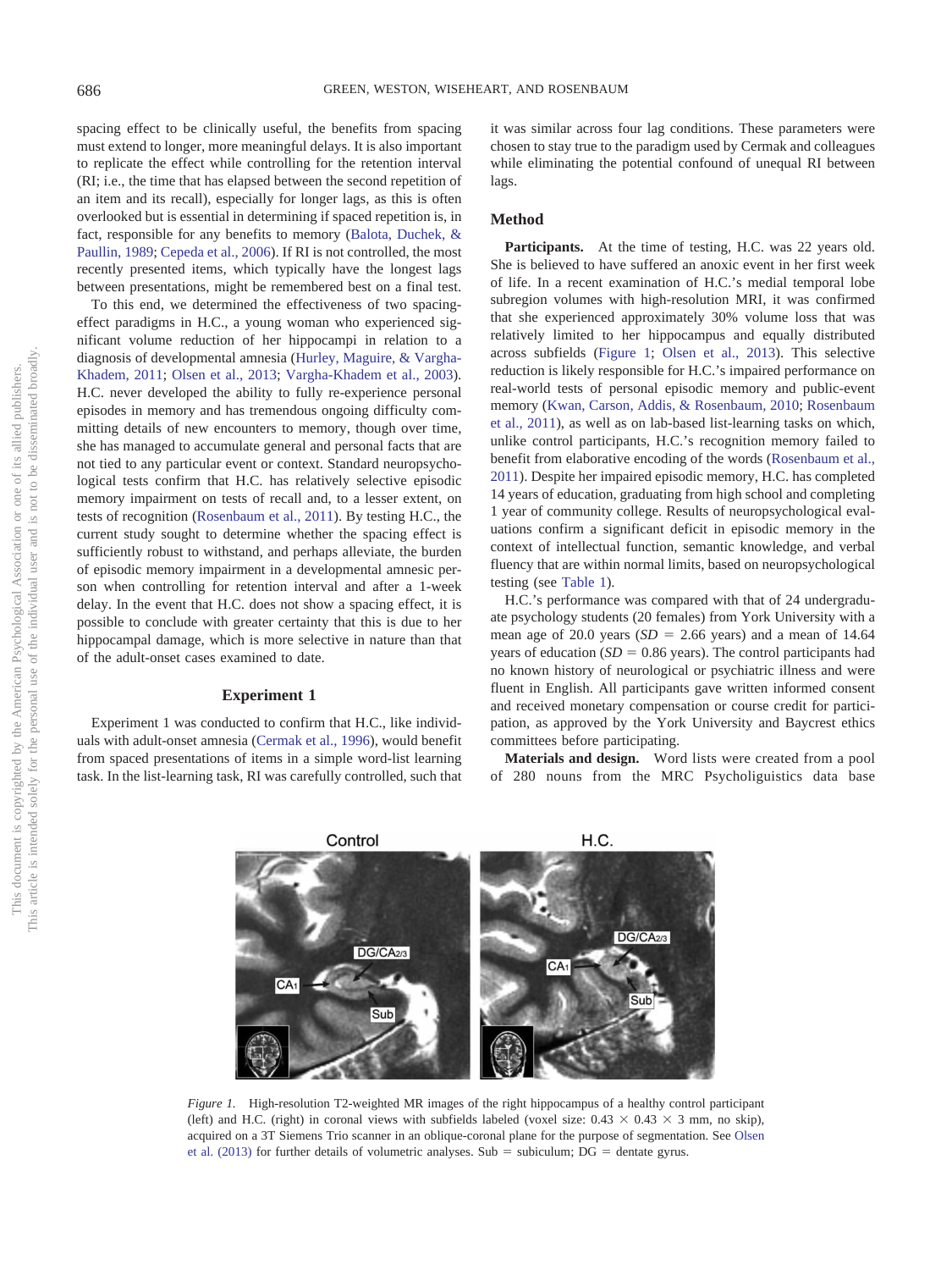<span id="page-2-0"></span>Table 1 *Neuropsychological Profile of H.C.*

| Test                                            | Raw score      | Normed score            |
|-------------------------------------------------|----------------|-------------------------|
| Intellectual function/Academic attainment       |                |                         |
| WASI                                            |                | percentile              |
| Verbal IQ                                       | 104            | 61                      |
| Performance IQ                                  | 106            | 66                      |
| Full Scale IQ                                   | 106            | 66                      |
| AM-NART                                         |                | standard score          |
| Total correct                                   | 27             | 101.28 (estimated FSIQ) |
| WAIS-III                                        |                | scaled score            |
| Arithmetic                                      | 10             | 8                       |
| Information                                     | 19             | 12                      |
| Language                                        |                | percentile              |
| Boston Naming Test <sup>1</sup>                 | 58             | $77 - 79$               |
| Semantic Fluency (animals)                      | 32             | > 90                    |
| Phonemic Fluency (FAS) <sup>2</sup>             | 53             | $70 - 80$               |
| WASI                                            |                | T-score                 |
| Vocabulary                                      | 58             | 55                      |
| Anterograde memory                              |                |                         |
| WMS-III                                         |                | scaled score            |
| Logical Memory I                                | 27             | 4                       |
| Logical Memory II                               | 3              | 1                       |
| California Verbal Learning Test-II              |                | z-score                 |
| Total Trials 1-5                                | 44             | 38 (T-score)            |
| Short-delay free recall                         | $\mathbf{0}$   | $-4$                    |
| Short-delay cued recall                         | 5              | $-3.5$                  |
| Long-delay free recall                          | 3              | $-3$                    |
| Long-delay cued recall                          | 4              | $-3.5$                  |
| Recognition                                     | 13             | $-2$                    |
| Rey Osterreith complex figure <sup>3</sup>      |                | T-score                 |
| Immediate recall                                | $\overline{4}$ | < 20                    |
| Delayed recall                                  | 3              | < 20                    |
| Delayed recognition                             | 17             | 22                      |
| Processing speed                                |                |                         |
| WAIS-III                                        |                | scaled score            |
| Digit Symbol                                    | 96<br>45       | 13<br>14                |
| Symbol Search                                   |                | Percentile              |
| Visuospatial function                           | 24             |                         |
| Judgement of Line Orientation                   | 45             | 56<br>$33 - 59$         |
| Benton Facial Recognition                       | 33             | >16                     |
| Rey-Osterrieth Complex Figure – $Copy3$<br>WASI |                | T-score                 |
| <b>Block Design</b>                             | 52             | 54                      |
| Attention and executive function                |                |                         |
| Stroop <sup>4</sup>                             |                | z-score                 |
| Word full (sec)                                 | 45             | 3.65                    |
| Color full (sec)                                | 48             | $-0.03$                 |
| Interference full (sec)                         | 80             | $-0.57$                 |
| Trail Making Test <sup>1</sup>                  |                | z-score                 |
| Part A (sec)                                    | 34             | 0.69                    |
| Part B (sec)                                    | 55             | $-0.23$                 |
| WASI                                            |                | T-score                 |
| Similarities                                    | 35             | 50                      |
| Matrix Reasoning                                | 29             | 55                      |
| WAIS-III                                        |                | scaled score            |
| Digit span forward                              | 10             |                         |
| Digit span backward                             | 5              |                         |
| Digit span total                                | 15             | 8                       |
| Wisconsin Card Sorting Task                     |                | T-score                 |
| Categories <sup>5</sup>                         | 10             | 57                      |
| Perseverative errors                            | 10             |                         |
|                                                 |                |                         |

*Note*. The 128-card version of the Wisconsin Card Sorting Task was administered according to the [Grant and](#page-8-7) [Berg \(1948\)](#page-8-7) method. Additional results of neuropsychological testing are reported in [Rosenbaum et al. \(2011\)](#page-9-8) , Hurley et al. (2012), and [Rabin et al. \(2012\).](#page-9-10) WASI - Wechsler Abbreviated Scale of Intelligence; AM-NART = American National Adult Reading Test; WAIS-III = Wechsler Adult Intelligence Scale–III; WMS- $III = Wechsler Memory Scale-III.$ 

III = Wechsler Memory Scale-III.<br><sup>1</sup> [Spreen & Strauss \(1998\).](#page-9-11) <sup>2</sup> [Tombaugh, Kozak, & Rees \(1996\).](#page-9-12) <sup>3</sup> [Meyers & Meyers \(1996\).](#page-9-13) <sup>4</sup> In-house unpublished normative data. <sup>5</sup> [Heaton et al. \(1993\)](#page-9-14).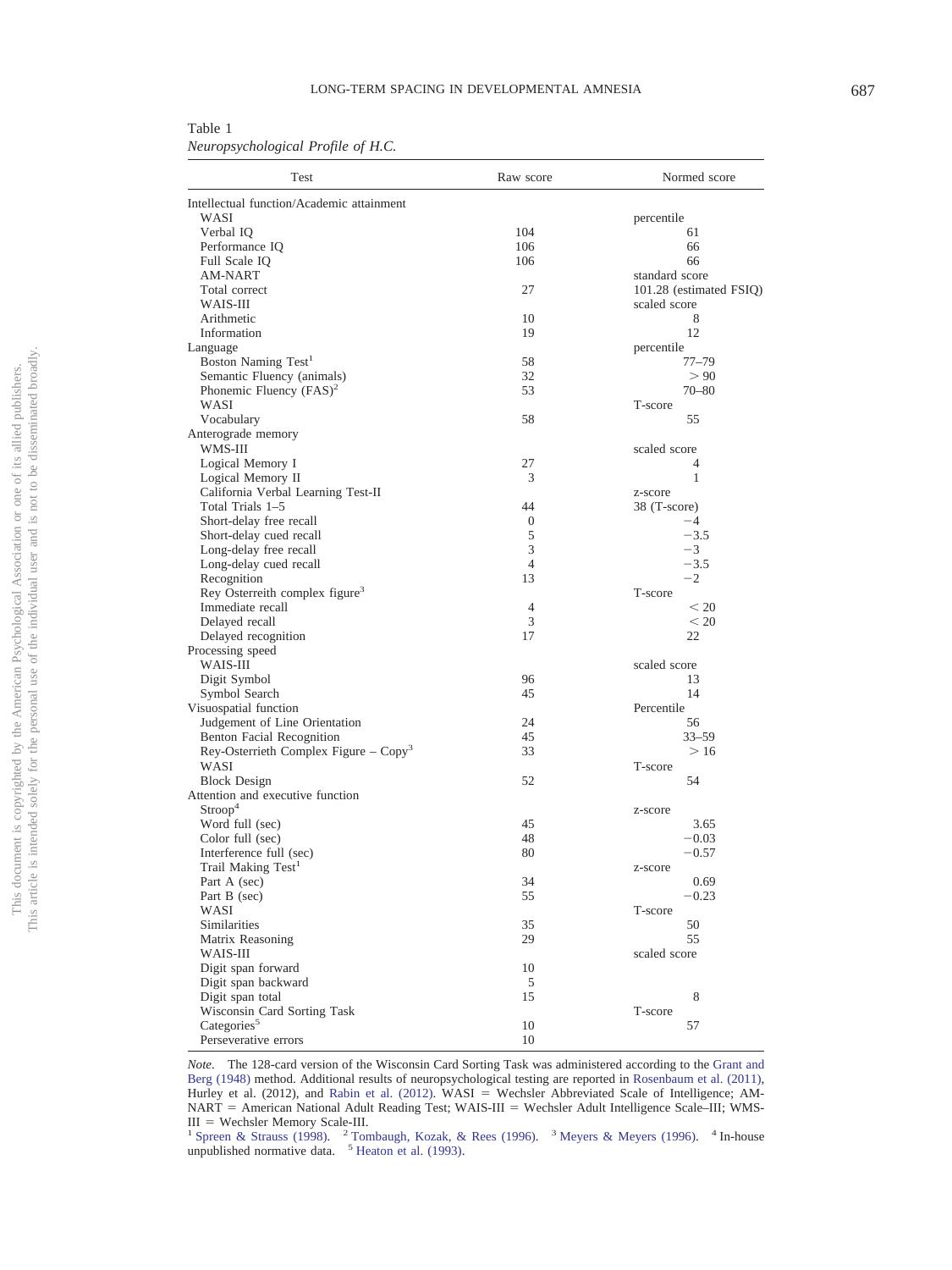[\(Coltheart, 1981\)](#page-8-8) that were equated with respect to familiarity, concreteness, and imageability (all ratings between 500 and 700), and of low to moderate frequency, non-taboo, one to three syllables in length, and three to six letters long. Using MAT-LAB 7.4.0 (R2007a), words were randomly assigned to one of five lists, with each list having a total of 88 presentation positions containing 56 unique words. The first and last eight words served as primacy and recency buffers, respectively. Within the remaining 72 presentation positions, eight words were presented once and 32 words were repeated with lags of zero, one, six, and 24 intervening items (eight words per lag condition). At first, we attempted to control for RI by controlling the list position of each lag in each list. To do this, we constrained the MATLAB program, selecting the presentation order such that the average RI for all lag conditions (measured as the number of positions between the second presentation of each word and the start of the final recall test) would be within five positions of one another. However, we were unable to find more than one list that matched these criteria. Instead, we chose five lists that, when averaged together, had a difference of RI less than five serial positions. More specifically, for the 40 items at Lag 0 (8 items  $\times$  5 lists), their average RI was 39.6 positions  $(SD = 3.8)$ . For the 40 items at Lag 1, their average RI was 37.8 positions  $(SD = 5.3)$ . For the 40 items at Lag 6, their average RI was  $42.0$  positions  $(SD = 4.7)$ . For the 40 items at Lag 24, their average RI was  $37.6$  positions  $(SD = 1.7)$ . Of these four averages, each was within five positions of each other (i.e., 39.6, 37.8, 42.0, 37.6).

**Procedure.** Participants were given both written and verbal instructions, and completed a brief practice session before participating. All stimuli were presented using Presentation software (Version 14.1 09.21.09; [www.neurobs.com\)](http://www.neurobs.com). Words were presented sequentially in white uppercase letters on a black background for 1.5 s. After presentation of each list, participants were given 3 min for free recall, during which they were asked to recall as many words as possible by typing out their responses. The experiment took approximately 40 min to complete.

## **Results and Discussion**

A single case, which does not have a mean or variance with which to compare with a group of control participants, presents a unique problem for traditional statistical analyses. Several different approaches to analyzing H.C.'s data were taken, with conclusions based on results that were consistent across the approaches. Our first approach was to visually inspect the raw data [\(Figures 2a](#page-4-0) and b), and then to conduct an ANOVA, which assumes H.C. to have the same variance as the control group [\(Corballis, 2009\)](#page-8-9). Post hoc modified *t* tests [\(Crawford & How](#page-8-10)[ell, 1998\)](#page-8-10) were then used to compare H.C.'s performance with that of the control participants. Our second approach employed a resampling technique. Because of multiple *t* tests, significance levels for post hoc comparisons were calculated using Bonferroni correction.

A 2 (group: H.C., controls)  $\times$  4 (lag: 0, 1, 6, and 24 intervening items) between-within repeated measures ANOVA revealed a significant main effect of lag,  $F(3, 69) = 3.1, p = .03, \eta_{p}^{2} = .12$ . For the control data only, post hoc pairwise comparisons confirmed that there was a significant difference between Lag 0 and Lag 6  $(p < .001)$ , Lag 0 and Lag 24 ( $p < .001$ ), Lag 1 and Lag 6 ( $p =$ .004), and Lag 1 and Lag 24 ( $p < .001$ ). When H.C.'s data were added to the pairwise comparisons (i.e., all data), the same lags were still significant ( $ps < .008$ ). The main effect of group and the interaction were not significant (see [Figure 2\)](#page-4-0).

Our first statistical approach demonstrated a main effect of lag, but there are obvious difficulties in assuming that H.C. would have the same variance as a group of controls. Our second approach employed a resampling technique to better estimate H.C.'s mean and variance. More specifically, we randomly sampled (with replacement) 100% of the total 40 trials of H.C.'s performance for each lag (8 items per lag  $\times$  5 lists) and calculated the accuracy on these 40 trials. This process was repeated 24 times (per lag) to match the control group sample size in an effort to create an artificial "H.C. group" with an artificial variance that was more likely to be representative of an H.C. "population." These data were compared with the control group's data using ANOVA. This approach revealed main effects of group,  $F(1, 46) = 43.2$ ,  $p <$ .001,  $\eta_p^2 = .48$ , and lag,  $F(3, 138) = 47.3$ ,  $p < .001$ ,  $\eta_p^2 = .51$ , and a significant interaction,  $F(3, 138) = 4.7, p < .01, \eta_{p}^{2} = 0.10$ . Post hoc *t* tests revealed that controls significantly outperformed H.C. at lags 0, 1 and 6 ( $ps < .0125$ ). For the control group, post hoc pairwise comparisons confirmed there were significant differences  $(ps < 0.008)$  between all lags except for Lags 0 and 1 ( $p = .086$ ), and Lags 6 and 24  $(p = .334)$ . For the H.C. group, post hoc pairwise comparisons confirmed that there were significant differences ( $ps < 0.008$ ) between all lags except for Lags 1 and 6 ( $p =$ .162). The largest spacing effect for both groups, as expected, was between Lags 0 ( $M_{\text{control}} = 0.25$ ,  $SD_{\text{control}} = 0.12$ ;  $M_{\text{H.C.}} = 0.05$ ,  $SD_{H.C.} = 0.05$  and 24 ( $M_{control} = 0.39$ ,  $SD_{control} = 0.16$ ;  $M_{H.C.} =$ 0.25,  $SD<sub>H.C.</sub> = 0.08$ ). Although this effect was strong for both groups, the H.C. group exhibited a larger spacing effect  $(d = 2.5)$ than did controls  $(d = 1.4)$ .

Although there are slightly different results generated by the two statistical approaches, the common result that emerges is that H.C. reliably benefits from a longer lag between repeated items. These results are consistent with adult-onset amnesia data [\(Cermak et al.,](#page-8-5) [1996\)](#page-8-5) and show that an individual with lifelong episodic memory impairment can also benefit from spaced repetition of items in a word **list** 

#### **Experiment 2**

To see if spacing would benefit H.C. over a longer, more meaningful delay, we conducted a second experiment. Participants learned a list of paired associates, reviewed the pairs either immediately after learning or 1 day later, and were tested for their final memory of the stimuli 8 days after each review (to properly control for RI; see [Figure 3\)](#page-5-0). Paired associates allowed for cued recall, which is less demanding than free recall after a long RI.

#### **Method**

**Participants.** H.C. was 23 years old at the time of testing and continued to report 14 years of education. Her performance was compared with that of 21 new control participants (15 females) with a mean age of 21.65 years  $(SD = 2.32$  years) and a mean of 14.94 years of education  $(SD = 1.54$  years). Participants were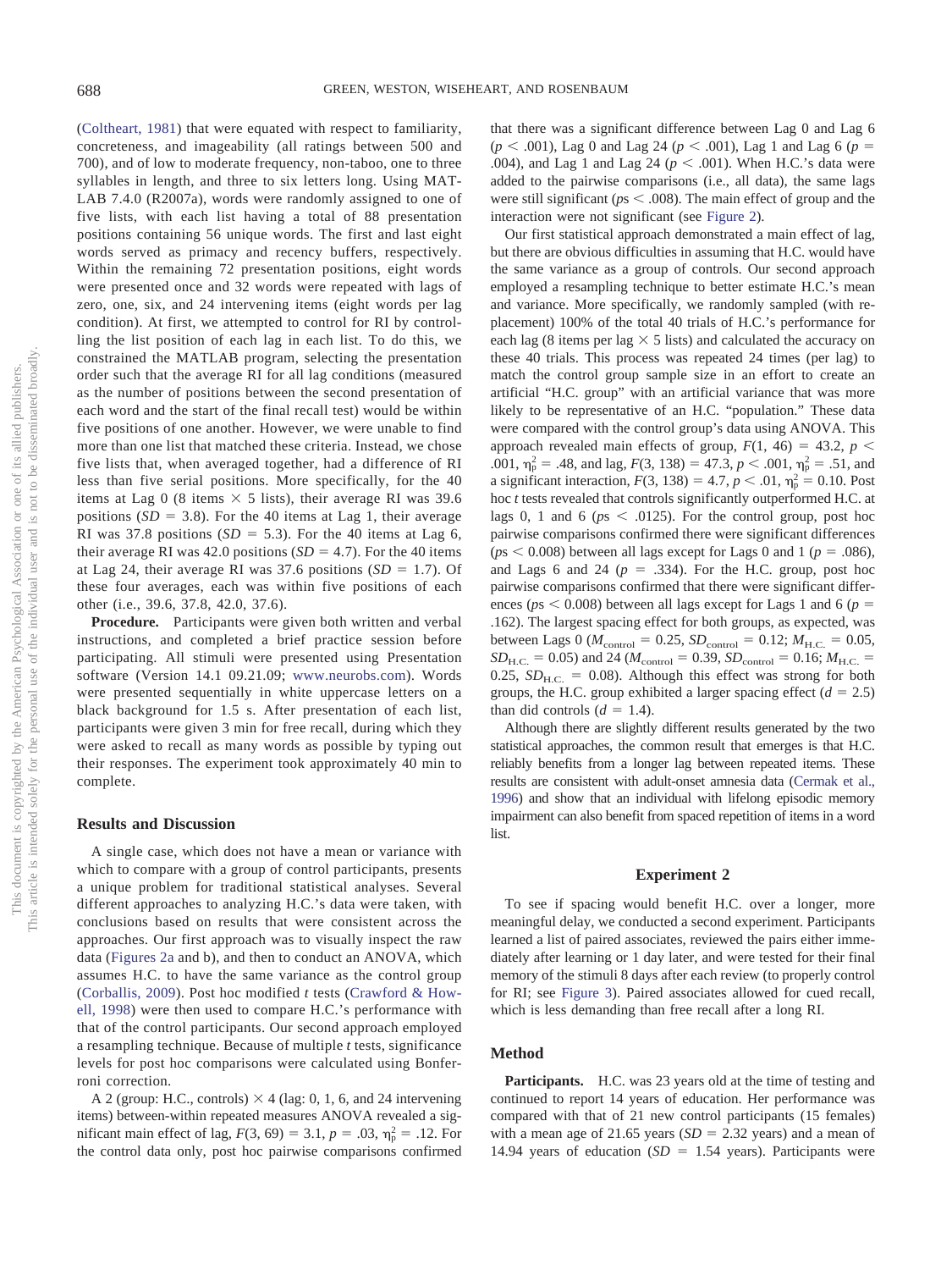

<span id="page-4-0"></span>*Figure 2.* Both controls and H.C. demonstrated a spacing effect. (a) Bar graph of participants' averaged data. Error bars represent *SE*. (b) Dot plot of participants' raw data.

fluent in English and had no known history of neurological or psychiatric illness. Ethical considerations and participant incentives were the same as Experiment 1.

**Materials.** The stimuli consisted of 40 semantically unrelated word pairs (e.g., PIN–YAWN) generated by randomly combining 80 of the words used in Experiment 1 and ensuring that each word of a pair was semantically independent from the other word of the pair.1 To ensure that both H.C. and the control group learned the stimuli well during the initial episode, we used a computer program that implemented a learning-to-criterion requirement for the initial learning episode [\(Cepeda et al., 2009\)](#page-8-11).

For the review phase, the 40 paired associates were randomly split into two lists of 20 items. All participants reviewed one list immediately after learning ("massed review") and the other list 1 day after learning ("spaced review"). Lists were not counterbal-

anced (i.e., control participants completed the exact same experiment as H.C.). Piloting and post hoc analyses confirmed that learning-to-criterion rates were matched between lists. The final test was conducted online via SurveyMonkey.com.

# **Procedure.**

*Session 1 (initial learning and massed review).* Participants were given written and verbal instructions prior to beginning the session. During Session 1, the 40 paired associates were presented

 $<sup>1</sup>$  Although H.C. viewed these words in isolation in Experiment 1, she</sup> was now being asked to use them in a new task (i.e., associating two words together). It had also been over one year since Experiment 1. We therefore felt that it was fair to assume that the words were no longer salient in her memory. The control participants had not participated in Experiment 1 and therefore had never seen the stimuli before.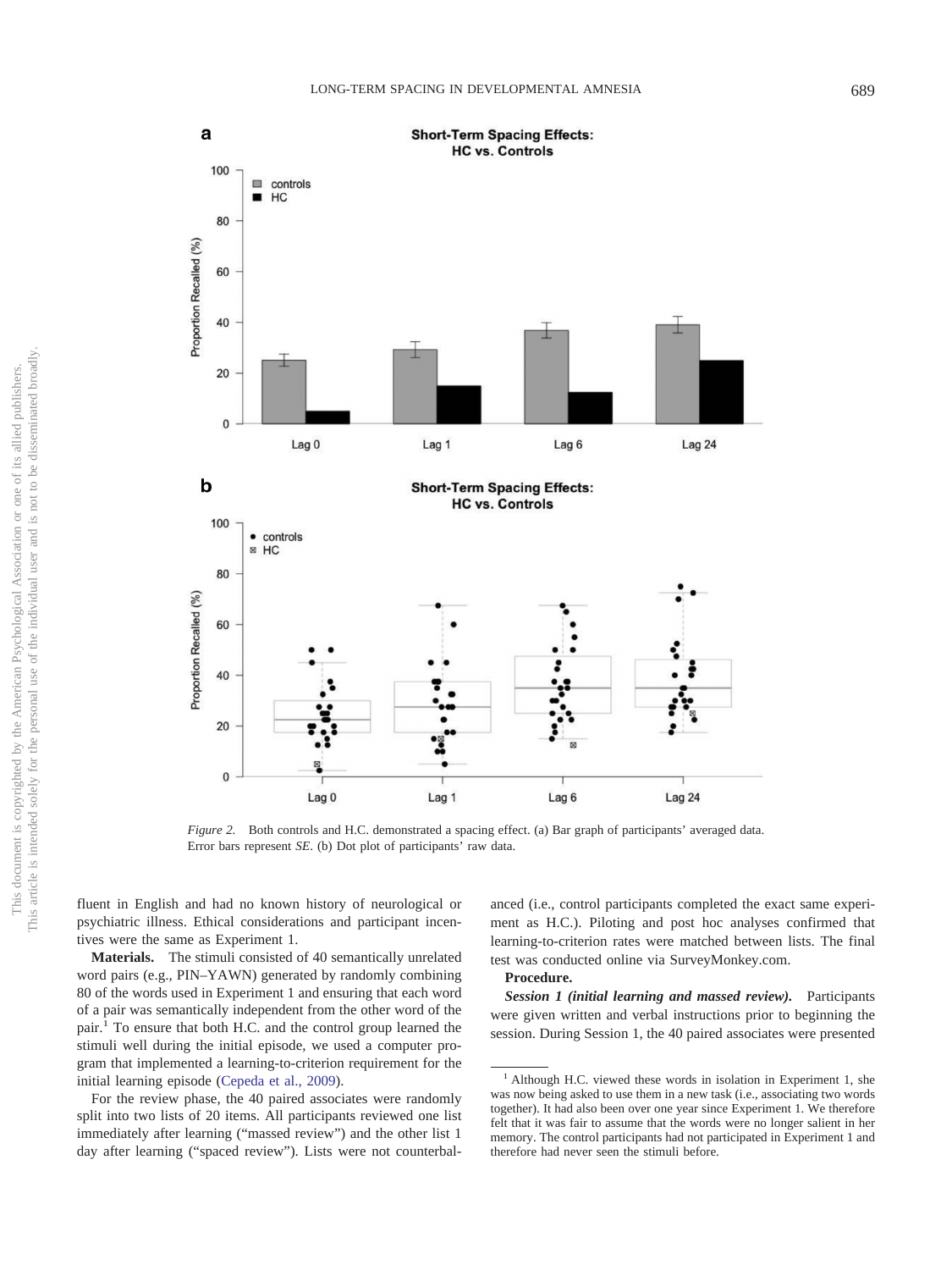

<span id="page-5-0"></span>*Figure 3.* Visual depiction of the design of Experiment 2. Participants learned 40 paired associates in an initial learning session and, after a 5-min break, they reviewed half of the paired associates ("massed review"). A day later, they reviewed the other half of the paired associates ("spaced review"). Eight days after each respective review (to properly control for retention interval), participants were tested for their final recall memory of the items.

on a computer screen sequentially for 7 s each. Each pair was presented in black uppercase letters against a gray background, with one word presented above the other. After presentation of all 40 pairs, a cued-recall test prompted participants' memory for the stimuli. One word from the pair was presented (e.g., PIN) with a textbox underneath for participants to type the associated word from memory (e.g., YAWN). There was no time limit and a response was not required. After each trial, participants were given corrective feedback for 5 s, regardless of accuracy. The computer program tested all paired associates once in random order, then a second time in random order, and then again until the participant had correctly answered each paired associate a total of two times. Once a paired associate was correctly answered two times (i.e., learned to the criterion of twice correct), the computer program discarded it from the testing rotation.

After learning to criterion, participants had a brief 5-min delay before they reviewed half of the paired associates (i.e., the massed list). The review consisted of the same cued-recall test, except this time the 20 paired associates were tested twice in total, regardless of participants' responses. Session 1 lasted approximately one hour.

*Session 2 (spaced review).* One day later, participants returned to the lab to complete a review of the other half of the paired associates (i.e., the spaced list). The procedure was the same as the massed review explained in the *Session 1* section. Session 2 lasted approximately 15 min.

*Session 3 (massed final test).* Eight days after the massed review, participants were e-mailed an Internet link to complete a final test of the 20 massed paired associates. Again, participants viewed one word of the pair and were asked to type the associated word that they could remember. Words were presented one at a time, appeared only once, and no feedback was provided.

*Session 4 (spaced final test).* Eight days after the spaced review, participants were e-mailed a second Internet link to complete a final test of the 20 spaced paired associates. The procedure was the same as the massed final test explained in the *Session 3* section.

## **Results and Discussion**

**Review data (Sessions 1 and 2).** For the massed review, controls performed with 98% recall accuracy and H.C. performed

with 25% recall accuracy. For the spaced review, controls performed with 89% accuracy and H.C. performed with 30% accuracy.

**Final test data (Sessions 3 and 4).** The final test data were used as the main outcome variable in Experiment 2. As in Experiment 1, we first visually inspected the raw data of the control group compared with H.C. [\(Figures 4a](#page-6-0) and b). We then compared H.C.'s final test data with controls' final test data using an ANOVA. In the first analysis, a 2 (group: H.C., controls)  $\times$  2 (lag: massed, spaced) between-within repeated measures ANOVA revealed significant main effects of lag,  $F(1, 20) = 17.7$ ,  $p < .001$ ,  $\eta_{\rm p}^2 = .47$ , and group,  $F(1, 20) = 6.6$ ,  $p = .019$ ,  $\eta_{\rm p}^2 = .25$ . The interaction was not significant [\(Figures 4a](#page-6-0) and [4b\)](#page-6-0).

To perform the resampling analysis, we used the same technique as in Experiment 1 to randomly generate 21 resampled data points (per lag) based on H.C.'s data. These data were compared with the control group's data using ANOVA. This approach revealed significant main effects of group,  $F(1, 40) = 117.2, p < .001, \eta_{p}^{2} =$ .75, and lag,  $F(1, 40) = 282.1$ ,  $p < .001$ ,  $\eta_p^2 = .88$ . The interaction was significant,  $F(1, 40) = 13.6 p < .01$ ,  $\eta_p^2 = .25$ . Post hoc *t* tests revealed that items reviewed by spacing  $(M_{\text{control}} = 0.74, SD_{\text{control}} =$  $0.14; M_{\text{H.C.}} = 0.47, SD_{\text{H.C.}} = 0.10$ ) were better remembered than items reviewed by massing  $(M_{\text{control}} = 0.46, SD_{\text{control}} = 0.17;$  $M_{\text{H.C.}} = 0.04$ ,  $SD_{\text{H.C.}} = 0.05$ ), and that the H.C. group exhibited a larger spacing effect  $(d = 4.1)$  than did controls  $(d = 1.8)$ . As in Experiment 1, regardless of the statistical method employed (ANOVA vs. resampling), H.C.'s final test performance was positively influenced by spacing.

We also examined how many trials it took participants to reach criterion during Session 1. A 2 (group: H.C., controls)  $\times$  2 (review list: massed, spaced) between-within repeated measures ANOVA revealed a significant main effect of group,  $F(1, 38) = 59.1$ ,  $p <$ .001,  $\eta_p^2$  = .61. H.C. took more trials to reach criterion (*M* = 15.10,  $SE = 1.03$ ) than controls ( $M = 3.93$ ,  $SE = 1.03$ ). The main effect of review list and the interaction were not significant.

Given the additional number of trials H.C. needed to reach criterion in Session 1, we were interested in whether rate of learning might be associated with the magnitude (or success) of the spacing effect. First, we examined whether the slowest control participant to reach criterion ( $M = 6.95$ ,  $SD = 3.46$ ) differed in his or her susceptibility to a spacing effect compared with the rest of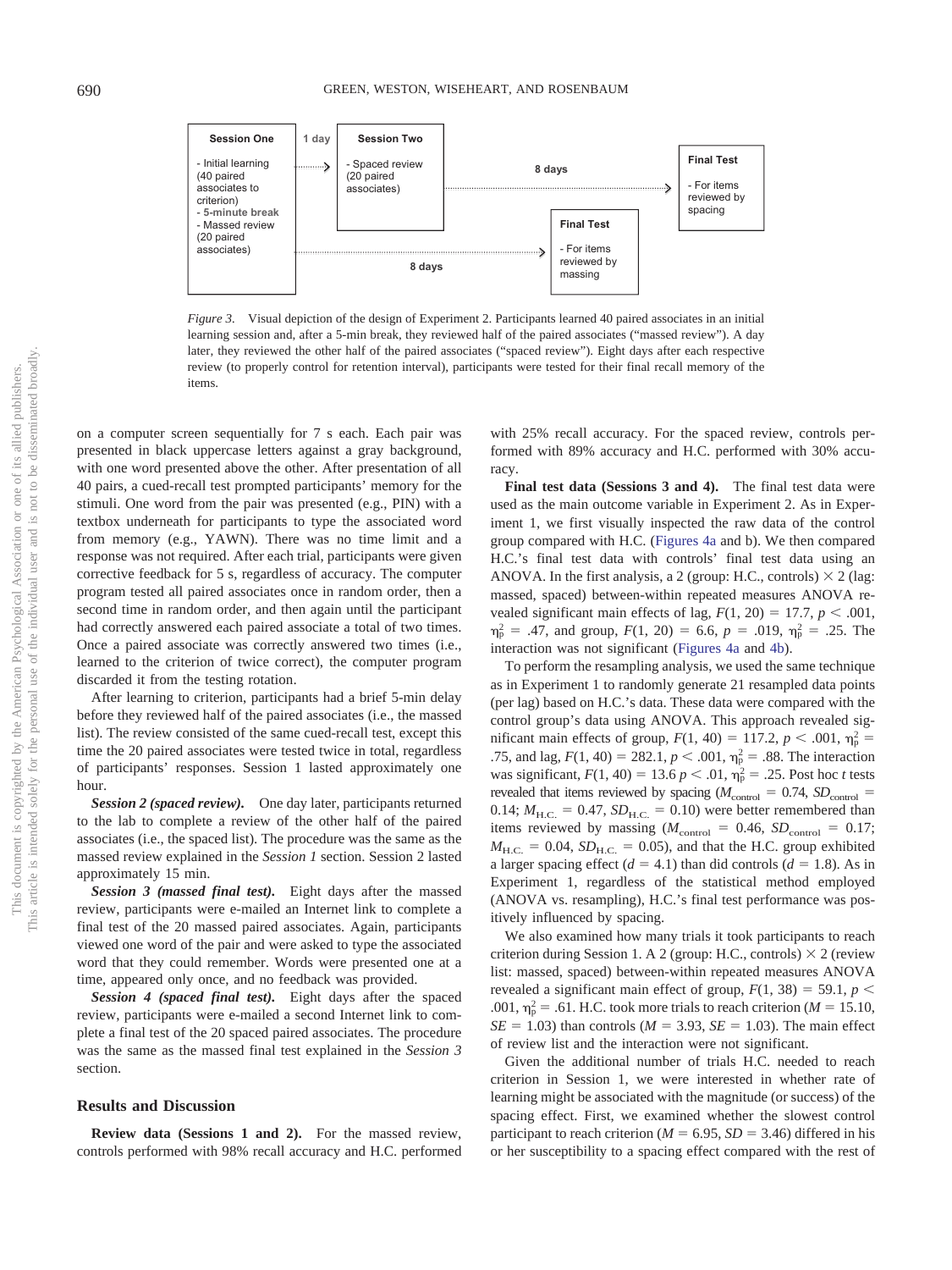

<span id="page-6-0"></span>*Figure 4.* For both controls and H.C., word pairs that were reviewed 1 day after initial learning (spaced review) were remembered better on a final test 8 days later compared with word pairs that were reviewed immediately after initial learning (massed review;  $p < .001$ ). (a) Bar graph of participants' averaged data. Error bars represent *SE*. (b) Dot plot of participants' raw data.

the control group. We ran a 2 (learner type: regular control,  $n =$ 20; slow control,  $n = 1$ )  $\times$  2 (lag: massed, spaced) between-within repeated measures ANOVA (on the control data only). There was a significant main effect of spacing  $(p = .009)$ , but no significant main effect of learner type and no significant interaction. This suggests that the slowest control—a participant closest to H.C.'s learning style— observed a spacing effect comparable with controls. Second, we ran a correlation analysis examining the relationship between a control participant's spacing effect (i.e., final test spaced performance-final test massed performance) and a participant's rate of learning (i.e., mean number of trials to reach criterion in Session 1). The correlation was not significant  $(r = -0.28, p = .23)$ . This result also confirms that participants of all learning ability levels show the spacing effect. Finally, we are aware of a study using the same paired associate software as this experiment, in which developmentally typical older adults took twice as many trials as young adults to reach criterion during learning (6.8 vs. 3.7, respectively), yet both groups showed an intact spacing effect [\(Simone, Bell, & Cepeda, 2013\)](#page-9-15). Thus, older adults, who, like H.C., may take longer to learn new stimuli, also exhibit a spacing effect.

The results of Experiment 2 are the first to extend the findings of long-term spacing advantages for verbal material (e.g., [Cepeda,](#page-8-12) [Vul, Rohrer, Wixted, & Pashler, 2008\)](#page-8-12) to a patient with amnesia. It is noteworthy that H.C. took nearly four times as many trials per paired associate to learn to criterion compared with controls,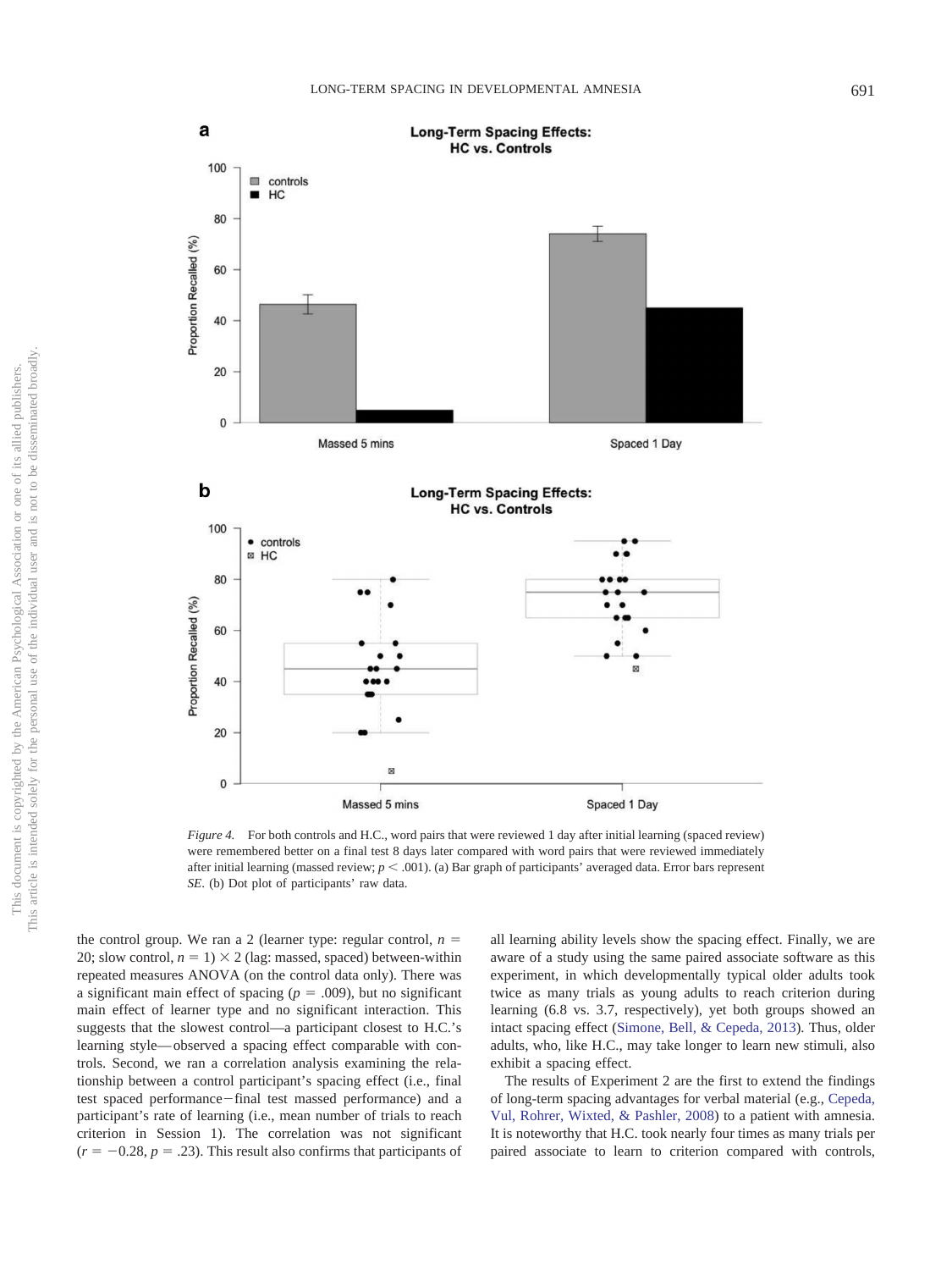indicating that she may be using a different strategy to learn the material.

## **General Discussion**

The experiments reported here provide evidence of a spacing effect in an individual with developmental amnesia over both short and long delays. Experiment 1 replicated the findings of [Cermak et](#page-8-5) [al. \(1996\)](#page-8-5) in patient H.C., whose recall performance increased by 20% between Lag 0 and Lag 24, despite the additional constraint of controlling RI across lists. These results were extended in Experiment 2, which included a longer and more ecologically relevant delay of 1 week. Despite H.C.'s lower overall memory performance, we found that her recall improved by 40% between massed and spaced repetitions 1 week later. Notably, H.C. demonstrated the typical spacing effect, as her performance was best for items repeated at the longest lags in both Experiments 1 and 2. To our knowledge, this is the first time a long-term spacing-effect paradigm has been implemented in an individual with amnesia.

Both Experiments 1 and 2 demonstrated a statistically significant spacing effect, but it is unclear which statistical method is optimal for comparing a single case to a group, especially across multiple conditions. The current study included several approaches: one that treated H.C.'s single score as a mean and adopted the same variance as the control group [\(Corballis, 2009\)](#page-8-9), together with a conservative modified *t*-test approach for single cases [\(Crawford](#page-8-10) [& Howell, 1998\)](#page-8-10), and another in which H.C.'s data were resampled multiple times to create an artificial group. We acknowledge that each of these approaches has its weaknesses, which limit the conclusions that can be made from our results. Our first approach suffers from the assumption that H.C.'s data can be considered a mean, and that her variance would be the same as the variance of the control group. Our second approach suffers from a lack of independent observations and might be more akin to understanding the reliability of H.C.'s responses rather than creating artificial between-subjects variability in an "H.C. group." That being said, there is no perfect solution for conducting statistical analyses on a single case, yet there is benefit to studying an individual with a unique deficit such as H.C. As such, presenting converging results across multiple statistical methods strengthens the interpretation that H.C. demonstrates a true spacing effect. Even casual inspection of H.C.'s and controls' raw data clearly indicates that spacing is offering a benefit to memory (see [Figures](#page-4-0) [2b](#page-4-0) and [4b\)](#page-6-0). The current results build on previous findings in older adults [\(Balota et al., 1989;](#page-8-6) [Balota, Duchek, Sergent-Marshall, &](#page-8-13) [Roediger, 2006;](#page-8-13) [Simone et al., 2013\)](#page-9-15) and adult-onset amnesic patients [\(Cermak et al., 1996\)](#page-8-5) to strengthen and broaden the appeal of the spacing effect as an effective and clinically meaningful memory intervention technique.

Less clear is the neural mechanism(s) responsible for producing the preserved spacing effect demonstrated in H.C. and adult-onset amnesic individuals [\(Cermak et al., 1996\)](#page-8-5). Gene transcription and fMRI studies seem to favor a hippocampus-mediated mechanism for the spacing effect. [Guzowski et al. \(2006\)](#page-9-16) have demonstrated that more CA1 neurons in the hippocampus transcribe the gene *Arc* (important for promoting memory consolidation) when rats have spaced exposure to an environment than when the exposure is massed, though it is unclear if this reflects the processes underlying the spacing effect or the resulting benefits to memory. A

separate fMRI study by [Brozinsky et al. \(2005\)](#page-8-14) demonstrated repetition suppression in the hippocampus during a memory task, as indicated by reduced bilateral hippocampal activity for shorter lags between repeated items at study compared with longer lags between items (see also [Grill-Spector, Henson, & Martin, 2006\)](#page-8-15). However, these findings appear to conflict with the current finding that an individual with impaired hippocampal function benefits from spaced repetition. One possibility is that H.C.'s residual hippocampal tissue is capable of supporting the spacing effect. Another possibility is that a spacing effect in H.C.'s performance was achieved via a neocortical compensatory mechanism, suggested by the substantially longer time that it took H.C. to reach criterion in Experiment 2 compared with controls [\(McClelland,](#page-9-17) [McNaughton, & O'Reilly, 1995\)](#page-9-17). Even if the spacing effect relies on residual hippocampal tissue, the very fact that what remains of this region is not sufficient to support episodic memory is further evidence of the robustness of the spacing effect.

It is also difficult to differentiate between popular competing spacing theories, such as encoding variability [\(Glenberg, 1979;](#page-8-16) [Melton, 1970\)](#page-9-18) and study-phase retrieval [\(Greene, 1989;](#page-8-17) [Thios &](#page-9-19) [D'Agostino, 1976\)](#page-9-19), based on the current study design. According to the encoding variability view, space between repetitions is beneficial because it provides additional contextual cues to aid retrieval [\(Glenberg, 1979;](#page-8-16) [Hintzman, 1974\)](#page-9-20). Massed items are more likely to carry the same contextual cues at their first and second presentations, whereas spaced items—in which context has had more time to fluctuate—are more likely to carry different contextual cues at their first and second presentations. The greater the number of different retrieval cues associated with an item, the more likely it will be retrieved in a test scenario. Study-phase retrieval theory proposes that additional space between repetitions makes retrieval during study more effortful, as one attempts to reconstruct an item's first presentation upon seeing its second presentation. This reconstruction process is relatively easy for a massed item (having just seen the item's first presentation); however, for a spaced item, reconstruction is effortful. This effortful retrieval thereby strengthens the item's memory trace, making it more likely to be retrieved in a test scenario.

If we were to speculate as to how our results inform these theories, we could look to H.C.'s review data in Experiment 2. H.C. performed relatively poorly on each review (25% massed; 30% spaced), suggesting that it is unlikely that successful reconstruction took place. This appears to be problematic for the studyphase retrieval theory, as H.C. demonstrated a relatively intact spacing effect. In contrast, the encoding variability theory depends on variation in context between repeated items, so one might predict that H.C. would perform poorly based on her inability to encode episodic details. For example, when asked to make either a deep or shallow judgment about words during a levels-ofprocessing manipulation at encoding [\(Craik, 2002\)](#page-8-18), H.C. did not benefit from deep encoding as did controls [\(Rosenbaum et al.,](#page-9-8) [2011\)](#page-9-8). This could mean that H.C. does not benefit from additional associations, and therefore might not benefit from variable contextual cues associated with spaced retrieval.

Demonstration of an intact spacing effect in H.C. in both Experiments 1 and 2 might be taken to suggest that her residual hippocampus is supporting the encoding of context, or that she is able to acquire new semantic information, which she appears to successfully accumulate over time [\(Rosenbaum et al., 2011\)](#page-9-8), albeit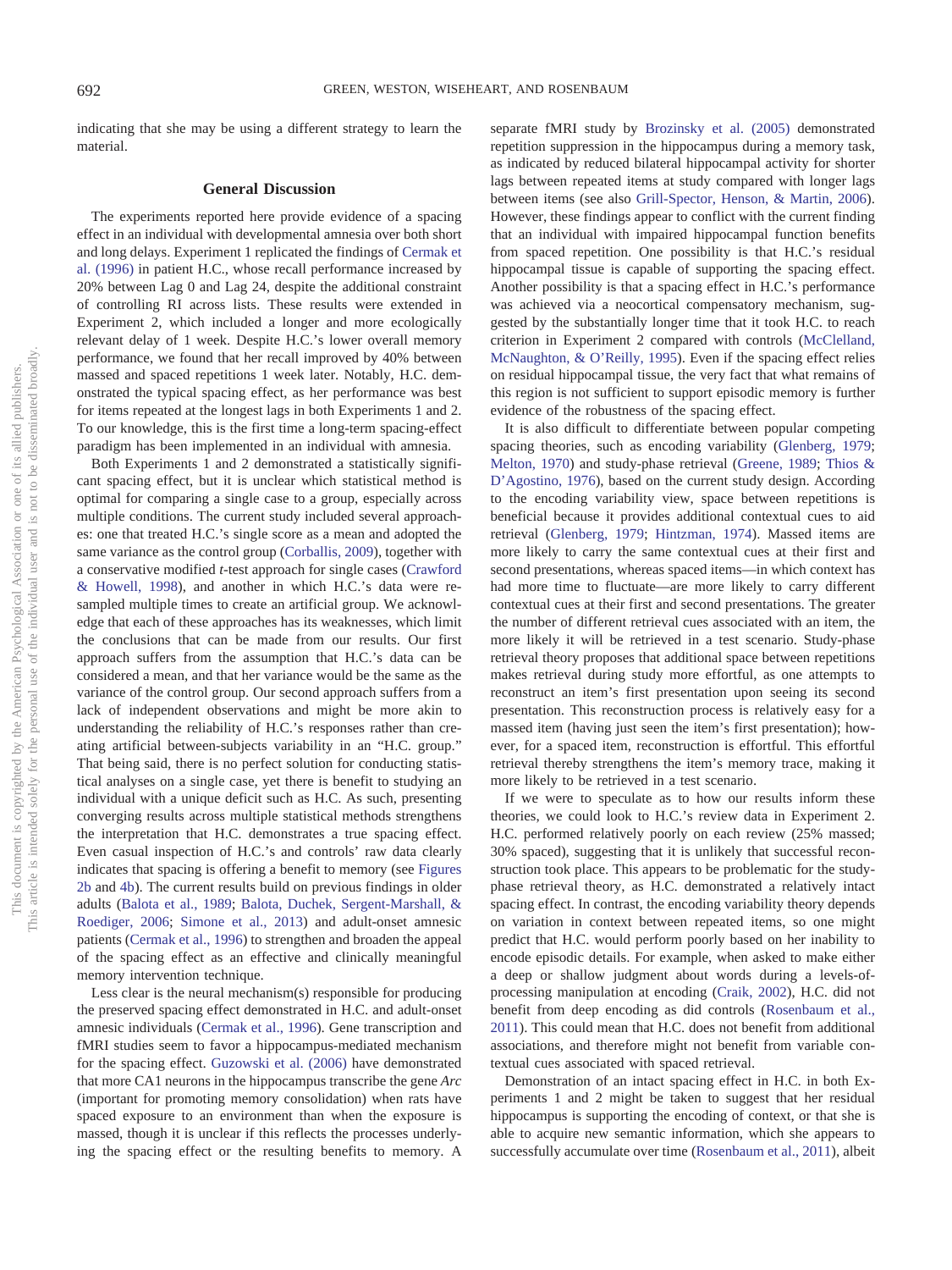slowly with many repetitions (see [Gardiner, Brandt, Baddeley,](#page-8-19) [Vargha-Khadem, & Mishkin, 2008\)](#page-8-19). This alternate semantic explanation might account for the additional trials required for H.C. to reach criterion in Experiment 2. It is also noteworthy that some of her errors in learning the stimuli to criterion in Experiment 2 were semantic errors (e.g., the target word was TOAST, and she responded with BREAD). These observations possibly reflect a slow-learning neocortical system [\(McClelland et al., 1995\)](#page-9-17) that differs from the system responsible for the spacing effect that was the product of Experiment 1. Although the present experiments were not specifically designed to disentangle different spacingeffect mechanisms, future work involving neuroimaging or manipulation of context or retrievability among to-be-learned items and/or approach of testing in patients with clear functional dissociations in memory has the potential to advance theoretical models of the spacing effect.

A potential limitation of this study is that H.C. was presented with the same words in Experiment 1 and in Experiment 2 (which took place 1 year after Experiment 1). We believe that it was important to maintain strict control over the various criteria of our word lists, and that it was unlikely that H.C. retained the words over the course of a year based on a single exposure, especially given that the words were presented in a novel, random pairing in Experiment 2. Although we feel confident that our findings reflect a spacing effect, future attempts to replicate these results might include different word lists (which might necessarily require relaxed linguistic criteria).

In sum, in two experiments, we showed that an individual with developmental amnesia can experience significant gains in memory retrieval when repeated items in a study list are spaced rather than presented in immediate succession. This spacing effect held not only when RI was controlled and memory was tested following a delay of 30 min but also when a more ecologically valid delay of 1 week was imposed, which, until now, had not been demonstrated in an amnesic population. The application of a spacing strategy might be particularly effective in concert with other intervention techniques that have been shown to improve memory in adultonset amnesia, including self-imagining [\(Grilli & Glisky, 2012\)](#page-8-20) and errorless learning with external aids [\(Svoboda & Richards,](#page-9-21) [2009;](#page-9-21) [Svoboda, Richards, Leach, & Mertens, 2012\)](#page-9-22). Future work is also needed to determine if spaced repetition of real-world material is beneficial at even longer delays. For now, we believe that the gains experienced by H.C. thus far provide sufficient incentive for the adoption of the spacing effect as an effective method for treating episodic memory impairment, which is the unfortunate consequence of healthy aging and a wide range of neurological and psychiatric conditions.

## **References**

- <span id="page-8-6"></span>Balota, D. A., Duchek, J. M., & Paullin, R. (1989). Age-related differences in the impact of spacing, lag, and retention interval. *Psychology and Aging, 4,* 3–9. [doi:10.1037/0882-7974.4.1.3](http://dx.doi.org/10.1037/0882-7974.4.1.3)
- <span id="page-8-13"></span>Balota, D. A., Duchek, J. M., Sergent-Marshall, S. D., & Roediger, H. L. (2006). Does expanded retrieval produce benefits over equal-interval spacing? Explorations of spacing effects in healthy aging and early stage Alzheimer's disease. *Psychology and Aging, 21,* 19 –31. [doi:10.1037/](http://dx.doi.org/10.1037/0882-7974.21.1.19) [0882-7974.21.1.19](http://dx.doi.org/10.1037/0882-7974.21.1.19)
- <span id="page-8-14"></span>Brozinsky, C. J., Yonelinas, A. P., Kroll, N. E. A., & Ranganath, C. (2005). Lag-sensitive repetition suppression effects in the anterior parahippocampal gyrus. *Hippocampus, 15,* 557–561. [doi:10.1002/hipo.20087](http://dx.doi.org/10.1002/hipo.20087)
- <span id="page-8-3"></span>Carpenter, S. K., Pashler, H., & Cepeda, N. J. (2009). Using tests to enhance 8th grade students' retention of U.S. history facts. *Applied Cognitive Psychology, 23,* 760 –771. [doi:10.1002/acp.1507](http://dx.doi.org/10.1002/acp.1507)
- <span id="page-8-11"></span>Cepeda, N. J., Coburn, N., Rohrer, D., Wixted, J. T., Mozer, M. C., & Pashler, H. (2009). Optimizing distributed practice: Theoretical analysis and practical implications. *Experimental Psychology, 56,* 236 –246. [doi:](http://dx.doi.org/10.1027/1618-3169.56.4.236) [10.1027/1618-3169.56.4.236](http://dx.doi.org/10.1027/1618-3169.56.4.236)
- <span id="page-8-0"></span>Cepeda, N. J., Pashler, H., Vul, E., Wixted, J. T., & Rohrer, D. (2006). Distributed practice in verbal recall tasks: A review and quantitative synthesis. *Psychological Bulletin, 132,* 354 –380. [doi:10.1037/0033-](http://dx.doi.org/10.1037/0033-2909.132.3.354) [2909.132.3.354](http://dx.doi.org/10.1037/0033-2909.132.3.354)
- <span id="page-8-12"></span>Cepeda, N. J., Vul, E., Rohrer, D., Wixted, J. T., & Pashler, H. (2008). Spacing effects in learning a temporal ridgeline of optimal retention. *Psychological Science, 19,* 1095–1102. [doi:10.1111/j.1467-9280.2008](http://dx.doi.org/10.1111/j.1467-9280.2008.02209.x) [.02209.x](http://dx.doi.org/10.1111/j.1467-9280.2008.02209.x)
- <span id="page-8-5"></span>Cermak, L. S., Verfaellie, M., Lanzoni, S., Mather, M., & Chase, K. A. (1996). Effect of spaced repetitions on amnesia patients' recall and recognition performance. *Neuropsychology, 10,* 219 –227. [doi:10.1037/](http://dx.doi.org/10.1037/0894-4105.10.2.219) [0894-4105.10.2.219](http://dx.doi.org/10.1037/0894-4105.10.2.219)
- <span id="page-8-8"></span>Coltheart, M. (1981). The MRC psycholinguistic database. *Quarterly Journal of Experimental Psychology: Human Experimental Psychology, 33,* 497–505. [doi:10.1080/14640748108400805](http://dx.doi.org/10.1080/14640748108400805)
- <span id="page-8-9"></span>Corballis, M. C. (2009). Comparing a single case with a control sample: Correction and further comment. *Neuropsychologia, 47,* 2696 –2697. [doi:10.1016/j.neuropsychologia.2009.04.012](http://dx.doi.org/10.1016/j.neuropsychologia.2009.04.012)
- <span id="page-8-18"></span>Craik, F. I. M. (2002). Levels of processing: Past, present . . . and future? *Memory, 10,* 305–318. [doi:10.1080/09658210244000135](http://dx.doi.org/10.1080/09658210244000135)
- <span id="page-8-10"></span>Crawford, J. R., & Howell, D. C. (1998). Comparing an individual's test score against norms derived from small samples. *Clinical Neuropsychologist, 12,* 482– 486. [doi:10.1076/clin.12.4.482.7241](http://dx.doi.org/10.1076/clin.12.4.482.7241)
- <span id="page-8-1"></span>Ebbinghaus, H. (1964). *Memory: A contribution to experimental psychology*. New York, NY: Dover.
- <span id="page-8-19"></span>Gardiner, J. M., Brandt, K. R., Baddeley, A. D., Vargha-Khadem, F., & Mishkin, M. (2008). Charting the acquisition of semantic knowledge in a case of developmental amnesia. *Neuropsychologia, 46,* 2865–2868. [doi:10.1016/j.neuropsychologia.2008.05.021](http://dx.doi.org/10.1016/j.neuropsychologia.2008.05.021)
- <span id="page-8-2"></span>Glenberg, A. M. (1976). Monotonic and nonmonotonic lag effects in paired-associate and recognition memory paradigms. *Journal of Verbal Learning and Verbal Behavior, 15,* 1–16. [doi:10.1016/S0022-](http://dx.doi.org/10.1016/S0022-5371%2876%2990002-5) [5371\(76\)90002–5](http://dx.doi.org/10.1016/S0022-5371%2876%2990002-5)
- <span id="page-8-16"></span>Glenberg, A. M. (1979). Component-levels theory of the effects of spacing of repetitions on recall and recognition. *Memory & Cognition, 7,* 95– 112. [doi:10.3758/BF03197590](http://dx.doi.org/10.3758/BF03197590)
- <span id="page-8-4"></span>Goverover, Y., Arango-Lasprilla, J. C., Hillary, F. G., Chiaravalloti, N., & Deluca, J. (2009). Application of the spacing effect to improve learning and memory for functional tasks in traumatic brain injury: A pilot study. *American Journal of Occupational Therapy, 63,* 543–548. [doi:10.5014/](http://dx.doi.org/10.5014/ajot.63.5.543) [ajot.63.5.543](http://dx.doi.org/10.5014/ajot.63.5.543)
- <span id="page-8-7"></span>Grant, D. A., & Berg, E. A. (1948). A behavioral analysis of degree of reinforcement and ease of shifting to new responses in a Weigl-type card-sorting problem. *Journal of Experimental Psychology, 38,* 404 – 411. [doi:10.1037/h0059831](http://dx.doi.org/10.1037/h0059831)
- <span id="page-8-17"></span>Greene, R. L. (1989). Spacing effects in memory: Evidence for a twoprocess account. *Journal of Experimental Psychology: Learning, Memory, and Cognition, 15,* 371–377. [doi:10.1037/0278 –7393.15.3.371](http://dx.doi.org/10.1037/0278-7393.15.3.371)
- <span id="page-8-20"></span>Grilli, M. D., & Glisky, E. L. (2012). Imagining a better memory: Selfimagination in memory-impaired patients. *Clinical Psychological Science, 1,* 93–99. [doi:10.1177/2167702612456464](http://dx.doi.org/10.1177/2167702612456464)
- <span id="page-8-15"></span>Grill-Spector, K., Henson, R., & Martin, A. (2006). Repetition and the brain: Neural models of stimulus-specific effects. *Trends in Cognitive Sciences, 10,* 14 –23. [doi:10.1016/j.tics.2005.11.006](http://dx.doi.org/10.1016/j.tics.2005.11.006)